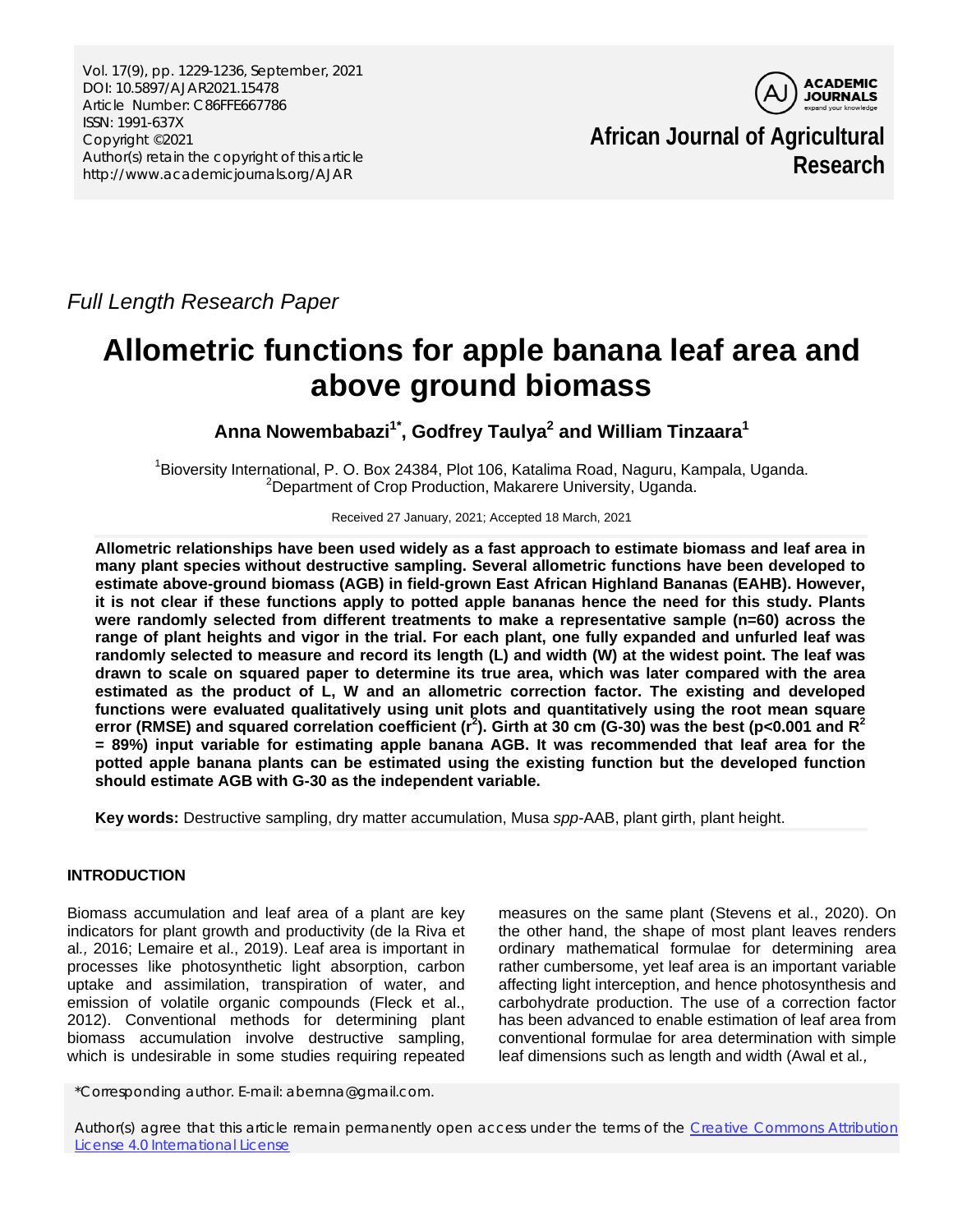2004). Allometric functions have been widely used as a fast approach to estimate biomass and leaf area in the fields of forestry, ecology and horticulture (Nyombi et al*.*, 2009; Ma et al., 2020) without destructive sampling. Allometry is the quantitative relationship between relative dimensions of parts of an organism and its overall size (Gayon, 2000; Niklas, 2004). In trees and bananas, the relative dimensions are usually the easily measurable plant parameters such as girth at the collar (or base), diameter at breast height (DBH), plant height, leaf width and length, and a number of functional leaves (Nyombi et al*.,* 2009; Okore, 2014; Stevens et al., 2020). These parameters have been used to accurately estimate accumulated plant biomass in trees, forage species, coffee, cocoa, mango, soybean, black pepper and bananas among other crops (Tittonell et al*.,* 2005; Kamusingize et al*.,* 2017; Lemaire and Belanger, 2019), leaf area of Grande Naine bananas (Potdar and Pawar, 1991) and East African highland bananas (Nyombi et al*.,*  2009; Stevens et al., 2020).

Girth at breast height (DBH) is the commonly used predictor variable (Shem et al., 2013; Kamusinginze et al*.*, 2017) for estimating plant biomass. Other parameters used include girth at the base (Yamaguchi and Araki, 2004; Nyombi et al*.*, 2009), and girth at 100-cm (Wairegi et al*.*, 2009) and use of plant height (Kamusingize et al*.*, 2017). Generally, the equations developed to fit in the general linear equation (Equation 1) with girth as the best predictor variable although they do not agree at what point of girth measurement.

$$
\ln y = \chi + a \ln(x) \tag{1}
$$

Where, y is biomass (corm, leaves, above-ground or total biomass) in kg, x predictor variable-girth (at base or breast height or at 1m), a and c are constants.

These functions have been used in predicting biomass accumulated in East African Highland cooking bananas but have not been tested for applicability to apple bananas. For this study, functions developed by Nyombi et al*.* (2009) predicting total biomass, above-ground biomass, the mass of leaves, and the mass of corm (Table 1) were evaluated for applicability in potted apple bananas since these were young plants of less than 100 cm in height. This was necessary because the accuracy of allometric functions' prediction is species-specific since morphological traits vary with plant species and crop nutrition (Lemaire et al., 2019). Within a diverse species such as bananas, allometric relationships may be expected to differ between cultivars or clone sets of the same species or cultivar (Stevens et al., 2020).

East African highland bananas exhibit morphological traits that markedly differ from those of apple bananas (Karamura et al*.,* 2012). More so, these studies have been done on field-grown banana plants, whose morphology differs from that of small potted plants.

Diameter at breast height (taken at a height between 100 and 130 cm above the ground) was considered as the best explanatory variable for prediction of biomass in several species (Shem et al*.,* 2013; Kamusingize et al*.,*  2017), yet potted plants with confined rooting volume might not attain such height. Therefore, there was a need to test the applicability of existing allometric functions for estimating aboveground biomass and leaf area of potted apple bananas.

# **General objectives**

The broad objective of this study was to identify allometric functions that are suitable for estimating above-ground biomass and leaf area in young potted apple banana plants.

# **Specific objectives**

(1) To test the existing allometric functions for predicting above-ground biomass and leaf area on potted young apple banana plants.

(2) To develop suitable allometric functions for predicting above-ground biomass and leaf area of potted young apple banana plants, if none of the existing functions proves suitable.

# **MATERIALS AND METHODS**

## **Study area**

The study was carried out in Kifu Forest Reserve (00°28'N and 32°44'E at an elevation of 1250 m above sea level). The climate at the Kifu is warm-humid with an average temperature of 25°C and precipitation of 1560 mm per annum distributed in two seasons (March – June, and August – November) (Ochola et al*.,* 2014).

## **Experimental set up and data collection**

A pot experiment was carried out in a screen house set up in Kifu Forest Reserve. Tissue culture plantlets of apple banana (*Sukali ndizi*) were planted in pots containing 10 kg of sterilized soil. Potassium was applied at 150 kg ha<sup>-1</sup> from inorganic fertilizer (Muriate of Potash,  $60\%$  K<sub>2</sub>O), manure and Potassium solubilizing bacteria (KSB). Dry manure was used at a rate equivalent to 150 kg ha-1 and *Frateuria auranta* was used as the biofertilizer containing the potassium- solubilizing bacteria at a rate of 1 L ha<sup>-1</sup>. The inputs were applied at planting in full factorial combination resulting in 7 treatments (3 sole inputs, 3 binary combinations of the inputs, and 1 with all the 3 inputs integrated) plus a control that constituted the trial. That is, T1-no input (control), T2-MOP alone, T3-Manure alone, T4-MOP and Manure, T5-KSB alone, T6-MOP and KSB, T7- Manure and KSB, and T8-MOP x Manure x KSB. These were replicated 3 times in a randomized complete design. The experiment was kept weed-free through hand weeding. The pots were kept well-watered at all times.

Sixty plants were randomly selected from all treatments and control such that the sample space spanned a wide range in vigor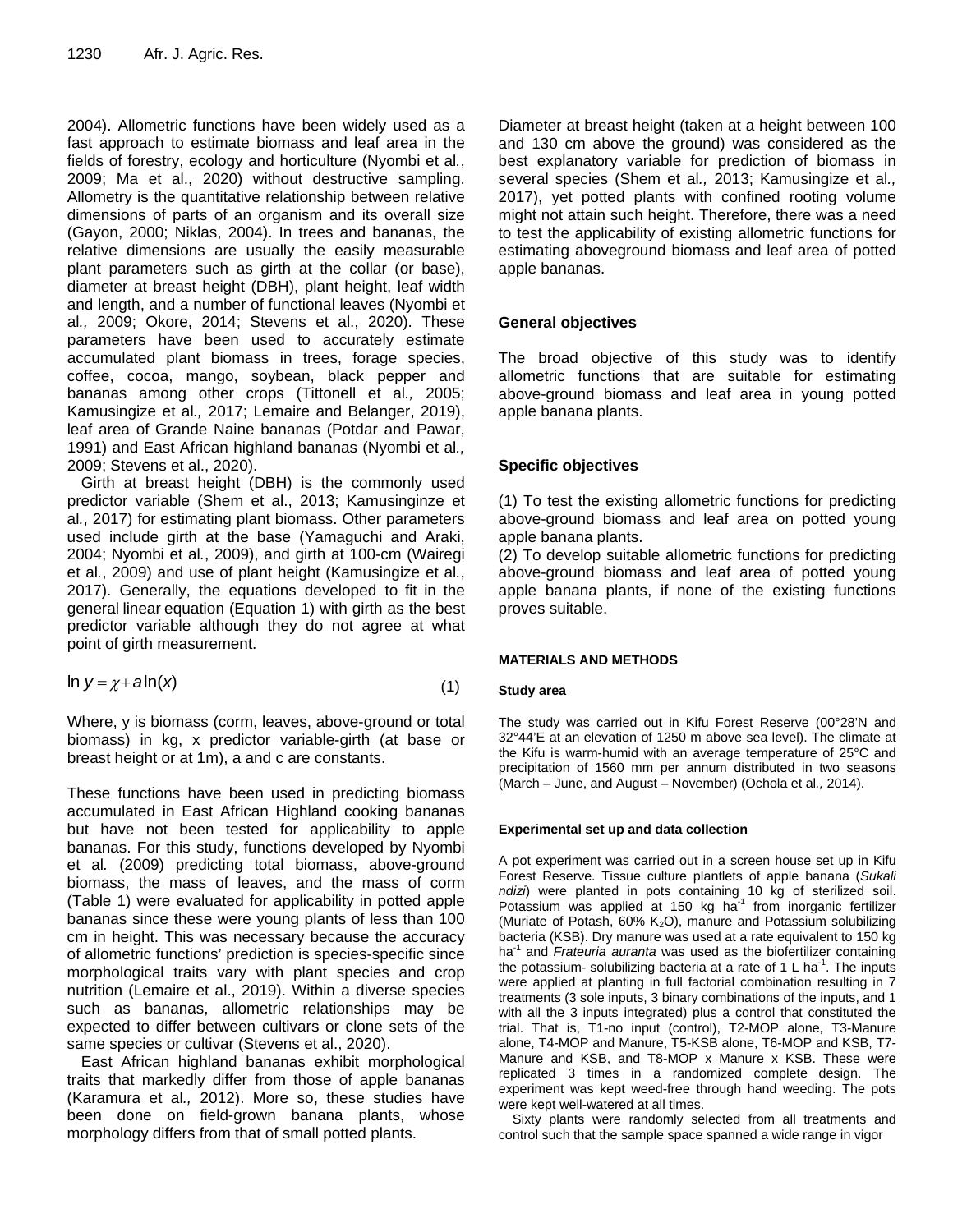**Table 1.** Allometric functions of EAHB tested on apple bananas.

| <b>Biomass component</b> |      | а    |           |
|--------------------------|------|------|-----------|
| §Total biomass           | GC.  | 2.33 | $1x10-4$  |
| §Aboveground biomass     | GC.  | 2.35 | $1x10-4$  |
| <b>SLeaves</b>           | GC.  | 2.22 | $3x10-5$  |
| <b>§Corm</b>             | GC.  | 2.16 | 3.18x10-5 |
| †Leaf area factor (CF)   | 0.68 |      |           |

§Based on  $\ln y = c + a \ln(x)$ ; where y is the biomass (corm, leaves, above-ground or total biomass) in kg, x is the

predictor variable-girth (at base or breast height or at 1m), a and c are constants.

 $\dagger$ Based on AAct = CF × L × W: where AAct = actual leaf area; CF = correction factor; L is length of the leaf and W is the width of the leaf at the widest point of the lamina.



**Plate 1.** Biomass separation by component masses (leaves, pseudostem, corm and roots.

and morphological traits. The selected plants were further randomly split into two subgroups of 30 plants each. The first subgroup (calibration subgroup) was used in deriving allometric functions for estimating above-ground biomass and leaf area correction factor for estimating leaf area from leaf length and width observations. The second subgroup (evaluation subgroup) was used to evaluate the performance of the generated allometric functions or leaf area correction factor and also to test the reliability of suitable existing allometric functions and correction factor on young potted apple banana plants.

#### **Allometric function for apple banana biomass**

For each selected plant, a count of functional (over 50% of the lamina still green and petiole still attached to the pseudostem) and dead leaves (less than 50% of the lamina still green or detached from the pseudostem) was done. Girth at the collar and 30 cmheight and plant height were also recorded. The plants were then carefully uprooted from the pots, washed to remove all soil without losing any roots and excess water mopped off before weighing individually using a digital weighing scale  $(\pm 0.1$  g) to determine total fresh weight. The different biomass parts (roots, corm, pseudostem,

and leaves) were separated from each other using transverse cuts as shown in Plate 1. The fresh weight of each biomass part was taken on a digital scale and recorded separately for each plant. Thereafter, a sample was taken from each biomass part and its fresh weight taken on a digital scale and recorded before placing it in a uniquely labeled paper bag for oven drying to constant weight.

After oven-drying to constant weight, the ratio of the sample dry weight to the sample fresh weight was multiplied by the total fresh weight of the biomass part to obtain the dry matter content of the biomass part (Bi et al*.,* 2001; Kamusingize et al*.,* 2017). The dry weights of all biomass parts for a given plant were then summed up to give the accumulated total dry weight for the plant sampled.

#### **Allometric function for apple banana leaf area**

From each plant, a leaf was randomly sampled after taking the total fresh weight of the leaves for the plant. The length (L) of the leaf was measured as the distance between the apex and the point of attachment of the leaf lamina to the petiole and recorded. The width (W) of the leaf at the widest part of the lamina was also measured and recorded. These were used to determine apparent leaf area (*AApp*) as a product of L and W.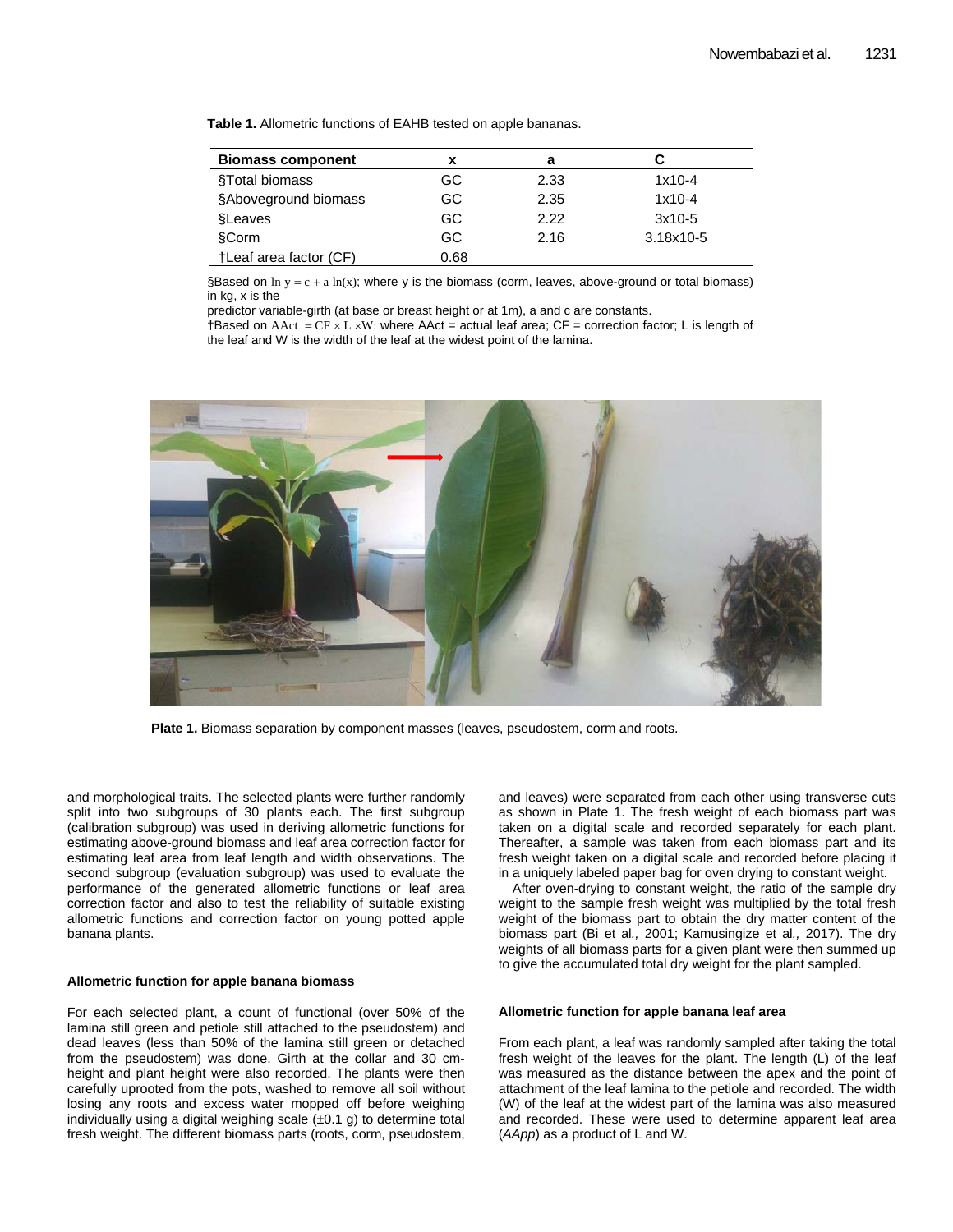| <b>Estimated</b><br>parameter | Slope (a) $\pm$ s.e | t(d.f)     | Constant $(c')\pm s.e$ | t(d.f)    | R <sub>2</sub> (%) | <b>Significant</b><br>level |
|-------------------------------|---------------------|------------|------------------------|-----------|--------------------|-----------------------------|
| TB                            | $0.655 \pm 0.027$   | $24.21***$ | $0.081 \pm 0.154$      | 0.52n.s   | 95.1               |                             |
| AGB                           | $0.534 \pm 0.03$    | $18.03***$ | $-0.01 \pm 0171$       | 0.06n.s   | 91.5               |                             |
| ML                            | $0.49 \pm 0.026$    | 19.06***   | $0.122 \pm 0.064$      | 1.93n.s   | 92.4               | < 0.001                     |
| МC                            | $0.560 \pm 0.056$   | $9.95***$  | $-0.471 \pm 0.298$     | -1.58 n.s | 76.6               |                             |

**Table 2.** Performance of allometric equation for EAHB on apple bananas.

AGB is above-ground biomass (pseudostem biomass +dry weight of leaves), TB is total dry biomass (AGB + root biomass + corm.

The width of the lamina was taken at two leaf points A and B (ensuring that the ruler was perpendicular to the leaf's horizontal axis) where A was 2 cm from apex and B 2 cm from point of attachment of the lamina to the petiole. The lamina between points A and B was then divided into 10 segments, at each of which width was recorded. Using a suitable scale factor along with the length and width data, the shape of the leaf was drawn on a size A4 squared paper by joining the points demarcating the known leaf widths (Table 1). The actual area (*AAct*) of the leaf was then determined by the summation of full and truncated squares.

#### **Data analysis**

The observed biomass per plant was regressed on their corresponding values predicted (Piñeiro et al., 2008). The performance of each selected allometric function was assessed by comparing the deviation of the slope from 1 and the deviation of the intercept from 0 using t-tests in GenStat 19 (Baird et al., 2017). The performance of the existing allometric functions were further evaluated using the normalized root mean square error (NRMSE) and squared coefficient of correlation  $(r^2)$  as computed from Equations 2 and 3, respectively (Taulya, 2015).

$$
NRMSE = \frac{\sum_{i=1}^{n} \left[ \left( x_i^O - x_i^P \right)^2 / n \right]^{0.5}}{\overline{x}_i^O}
$$
\n(2)

$$
r^{2} = 1 - \left[ \frac{\sum_{i=1}^{n} (x_{i}^{O} - x_{i}^{P})^{2}}{\sum_{i=1}^{n} (x_{i}^{O} - \overline{x}^{O})^{2}} \right]
$$
(3)

Where, *xio* and *xip* are observed and predicted values for the *i*<sup>th</sup> sampled plant, respectively and  $x^0$  is the mean of observed values for a given morphological input variable in a sample space of *n*  plants.

Data were natural log-transformed to fit the assumptions of linear regression before running a simple linear regression analysis in GenStat 19 (Baird et al., 2017). This generated allometric functions whose accuracy and precision were assessed using the evaluation dataset as described above for the existing allometric functions.

The observed leaf area (*AAct*) was regressed on the apparent leaf area (*AApp*) to estimate the correction factor as the slope of this regression according to Equation 4. this regression according to Equation 4.

$$
A_{\text{Act}} = CF \times L \times W \Longleftrightarrow CF \times A_{\text{App}} \tag{4}
$$

The resulting allometric equation was evaluated for accuracy and precision on the testing dataset following the procedure described above for evaluating the existing allometric functions. All significant results are reported at a 95% confidence level.

## **RESULTS**

### **Validating the previously developed functions**

Using girth at the collar (GC) and constants derived by Nyombi et al*.* (2009) gave statistically significant estimates of biomass (Table 2). However, from the unit plots, the existing functions under-estimated AGB by 15%. The total biomass and corm mass estimates were half the observed values while the leaf biomass estimate a quarter of the observed values (Figure 1).

## **Allometric functions to estimate biomass in apple bananas**

All predictor variables; girth, pseudostem height, and number functional leaves were significantly related to above-ground biomass in apple bananas. However, the number of functional leaves recorded a low regression coefficient  $(R^2)$  and a high standard error of estimate as compared to other variables. Girth at 30 cm height and girth at the collar recorded significant estimations (p<0.001) for total and above-ground biomass. Pseudostem height also recorded significant estimation of above-ground biomass and total biomass (p<0.001) but with low correlation coefficients of 50.4 and 35.2% for above-ground and total biomass respectively. Aboveground biomass gave a strong regression coefficient in estimating total biomass of 94% (Table 3). A comparison of observed above-ground biomass and the predicted biomass against the 1:1 plot is presented in Figure 2A-D and Figure 3A-D. Girth at 30 cm height and Girth at the collar gave the most suitable estimates of above-ground biomass with coefficients greater than 96%. Functional leaves produced the weakest coefficient of estimation at 65% while a plot of estimates using pseudostems gave higher values than expected. Girth at the collar, girth at 30 cm, pseudostem, and above-ground biomass was also used in estimating total biomass. A comparison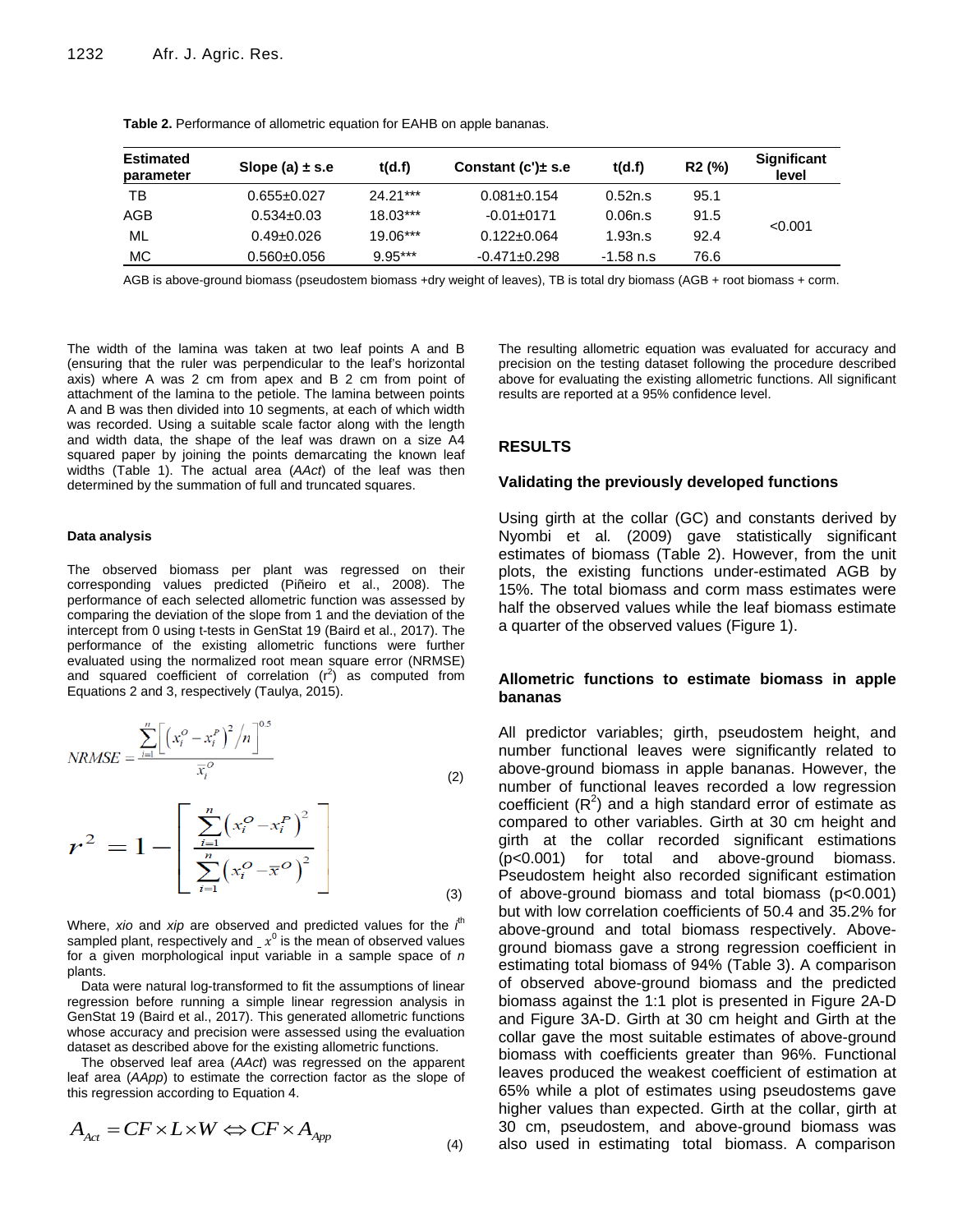

**Figure 1.** Performance of East African Highland Banana allometric equations in estimating potted apple banana aboveground biomass or AGB (A), Total biomass (B), corm mass (C) and mass of leaves or ML (D).

**Table 3.** Allometric functions for apple banana plant components: Above-ground biomass and Total biomass.

| Y          | x          | a (slope)±s.e     | t(d.f)     | $c$ (constant) $\pm$ s.e | t(d.f)     | F Pr  | R <sub>2</sub> (%) |
|------------|------------|-------------------|------------|--------------------------|------------|-------|--------------------|
| <b>AGB</b> | FL         | $0.660 \pm 0.323$ | $2.03*$    | $1.913 \pm 0.588$        | $3.26*$    | 0.05  | 9.8                |
| AGB        | $G-30$     | $1.697 \pm 0.018$ | $15.73***$ | $-0.069 + 0.203$         | $-0.34n.s$ |       | 89.5               |
| AGB        | GC         | $1.581 \pm 0.148$ | $8.55***$  | $-0.043 \pm 0.369$       | $-0.12n.s$ | 0.001 | 71.3               |
| AGB        | PL         | $2.576 \pm 0.466$ | $5.52***$  | $-6.35 \pm 1.171$        | $-3.71***$ |       | 50.4               |
| тв         | FL         | $0.677 \pm 0.343$ | 1.97n.s    | $2.644 \pm 0.623$        | $4.24***$  | 0.058 | 9.1                |
| ТB         | $G-30$     | $1.755 \pm 0.133$ | $13.2***$  | $0.588 \pm 0.25$         | 2.3n.s     |       | 85.7               |
| тв         | GC         | $1.412 \pm 0.132$ | $10.69***$ | $0.367 \pm 0.329$        | 1.11n.s    | 0.001 | 79.7               |
| TB         | PL         | $2.304 \pm 0.563$ | $4.09***$  | $-4.58+0.207$            | $-2.22n.s$ |       | 35.2               |
| тв         | <b>ABG</b> | $1.026 \pm 0.048$ | $21.48***$ | $0.686 \pm 0.149$        | $4.6***$   |       | 94.1               |

AGB is above-ground biomass (pseudostem biomass +dry weight of leaves), TB is total dry biomass (AGB + root biomass + corm biomass), GC-girth at collar, G30-Girth at 30cm height, FL-functional leaves, PL-Pseudostem height (cm), SEE-Standard error of estimation. Equation;  $ln y = a ln(x) + c.$  \*\*R2>80%, \* R2>65%.

against the 1:1 plot is presented in Figure 3A to D. True leaf area was estimated by a leaf area correction factor of 0.68 from the apparent area (Figure 4A). A comparison of true area and estimated leaf area using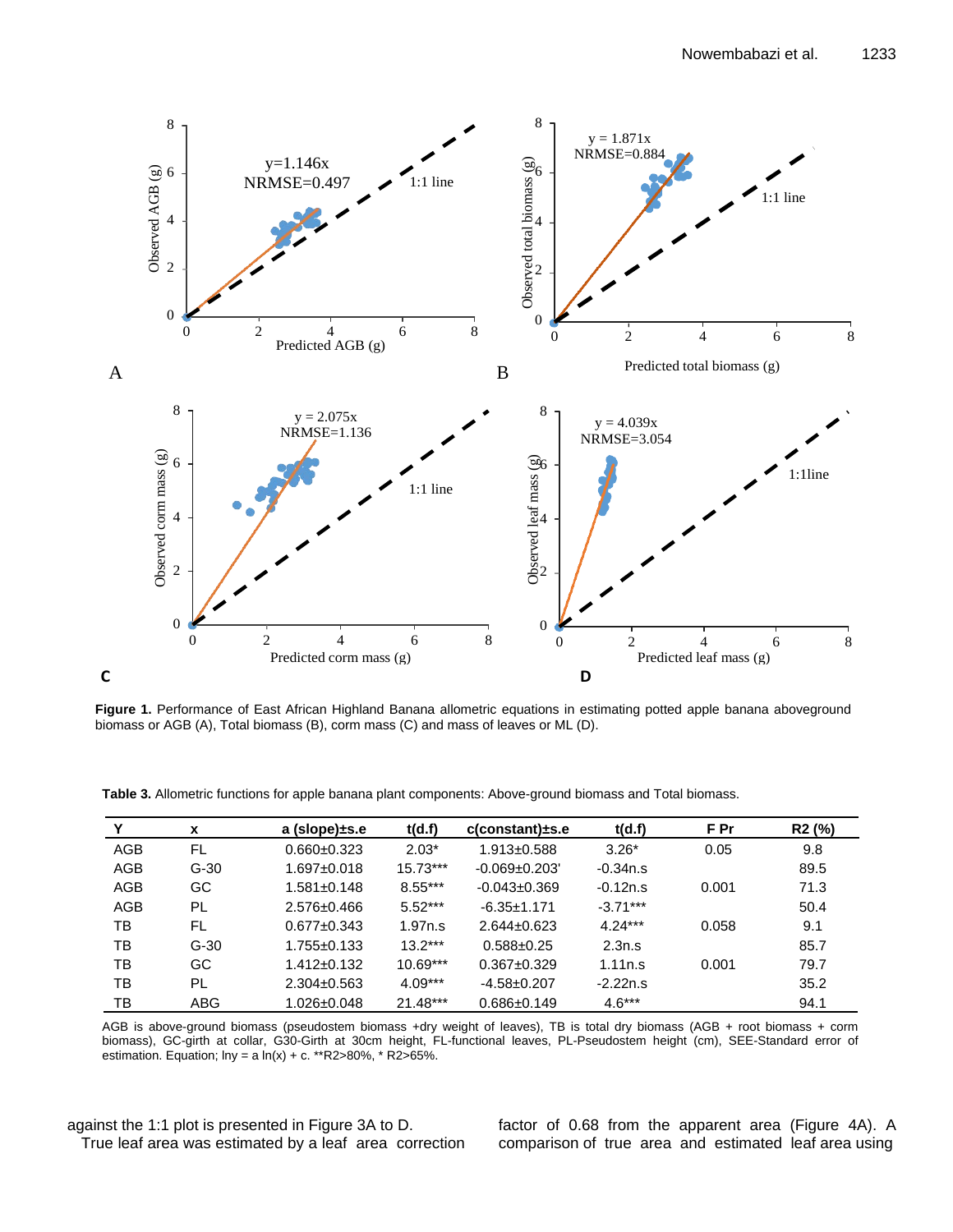

**Figure 2.** Predicted above-ground biomass using Girth at 30cm (A), Girth at collar (B), Functional leaves (C) and Pseudostem height (D).

the determined leaf area correction factor produced a strong positive correlation between the parameters (Figure 4B).

## **DISCUSSION**

The previously developed equations to predict aboveground biomass in EAHB did not accurately predict above-ground biomass of young potted apple banana plants. The equations gave higher predicted estimates than expected (Figure 1 A-D). This could be due to the distinct morphological differences between EAHB and apple bananas. Apple bananas generally have thin pseudostems that support a small bunch of fruit of about 8 kg (Karamura et al., 2012), unlike the EAHB which has stout pseudostems meant to support heavier bunches of fruit. It is also possible that the generated allometric equations could not predict biomass accurately in apple bananas because they were generated on mature plants and included more components that were not catered for in this study.

The leaf area correction factor for apple banana was found to be 0.68 and an  $R^2$  of 0.98 (Figure 4A.). This was comparable with what was reported for EAHB (Nyombi et al*.,* 2009), but lower than 0.84 reported in other banana varieties in India (Potdar and Pawar, 1991). Potdar and Pawar (1991) did not explain the protocol used in their study and also did not indicate the width and length range used. The leaf area correction factor generated by Nyombi et al*.* (2009) for EAHB of 0.68 on the other hand accurately predicted leaf area in apple bananas (Figure 4B). The correction factor by Nyombi et al*.* (2009) gave accurate predictions possibly because the shapes of banana leaves do not much differ between the mature and potted young plants.

The results obtained in this study indicated that girth at 30 cm height was the best predictor variable followed by girth at the collar to accurately predict above-ground and total biomass,  $p < 0.001$  and  $R^2$  ranging from 65 to 90%. These results are in agreement with what was obtained by Okore (2014) who found significant above-ground biomass estimation in young and old forest trees using girth at 30 cm height. Kamusingize et al*.* (2017) found girth at 100 and at 130 cm height to accurately predict total biomass in banana cultivars, Enyeru, Nakinyika, and Nakitembe. The same study identified that girth at collar was not an accurate predictor variable for the total biomass which contradicts the findings of Nyombi et al*.*  (2009). Girth at 130 cm height was also found to accurately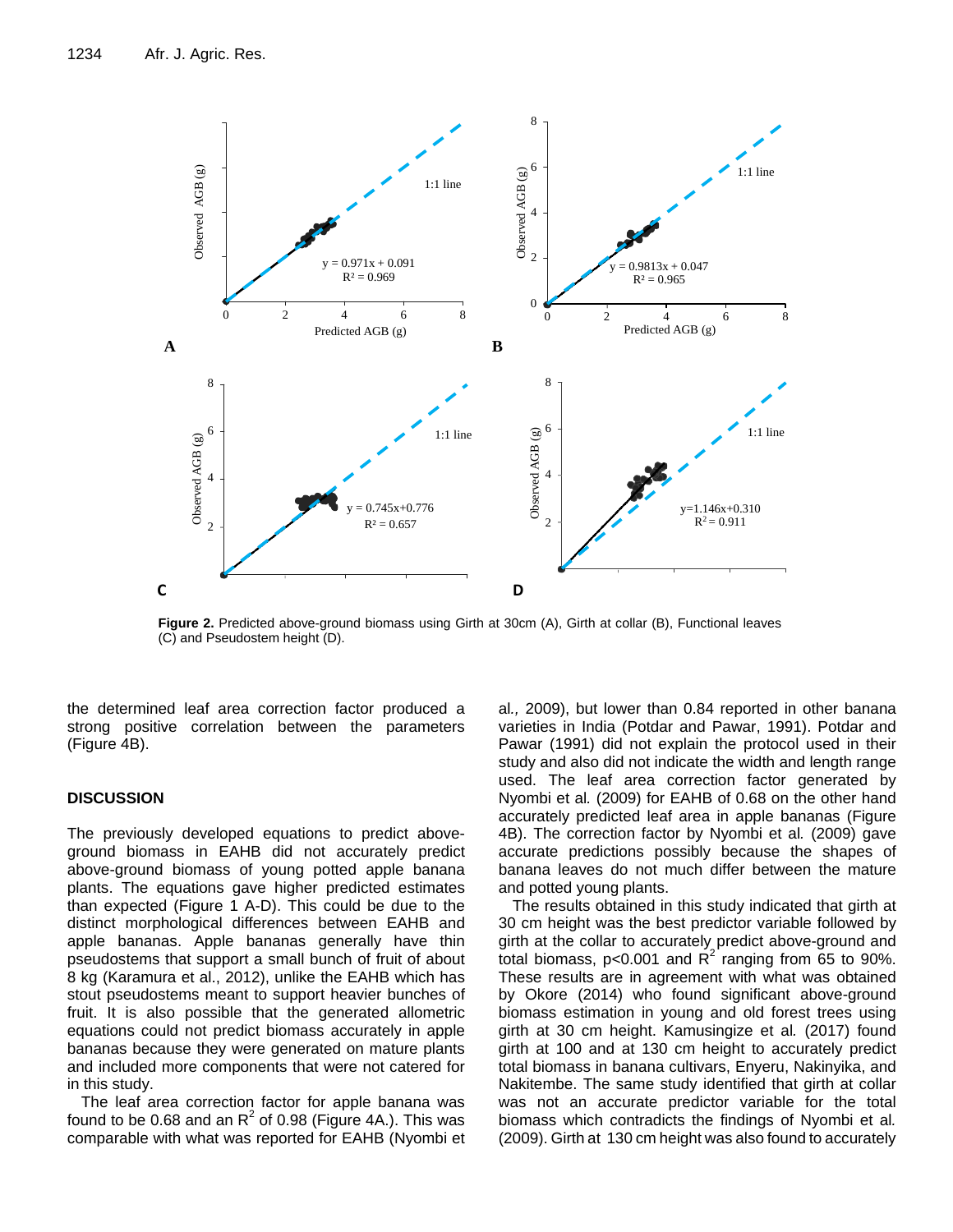

 $\overline{C}$ **C D** 

**Figure 3.** Predicted total biomass using Girth at 30 cm (A), Girth at collar (B), Pseudostem height (C) and Aboveground biomass (D).



**Figure 4.** Leaf area correction factor and comparison of estimated leaf area and actual leaf area.

predict above-ground biomass in forest trees (Ketterings et al*.,* 2001).It was suggested by Kamusingize et al. (2017) that in absence of girth at breast height (taken at 130 cm height) as in the case of young plants, which were used in this study, pseudostem height could be used as an alternative variable to estimate above-ground biomass. However, this was not the case in this study. The pseudostem height gave moderate estimates of